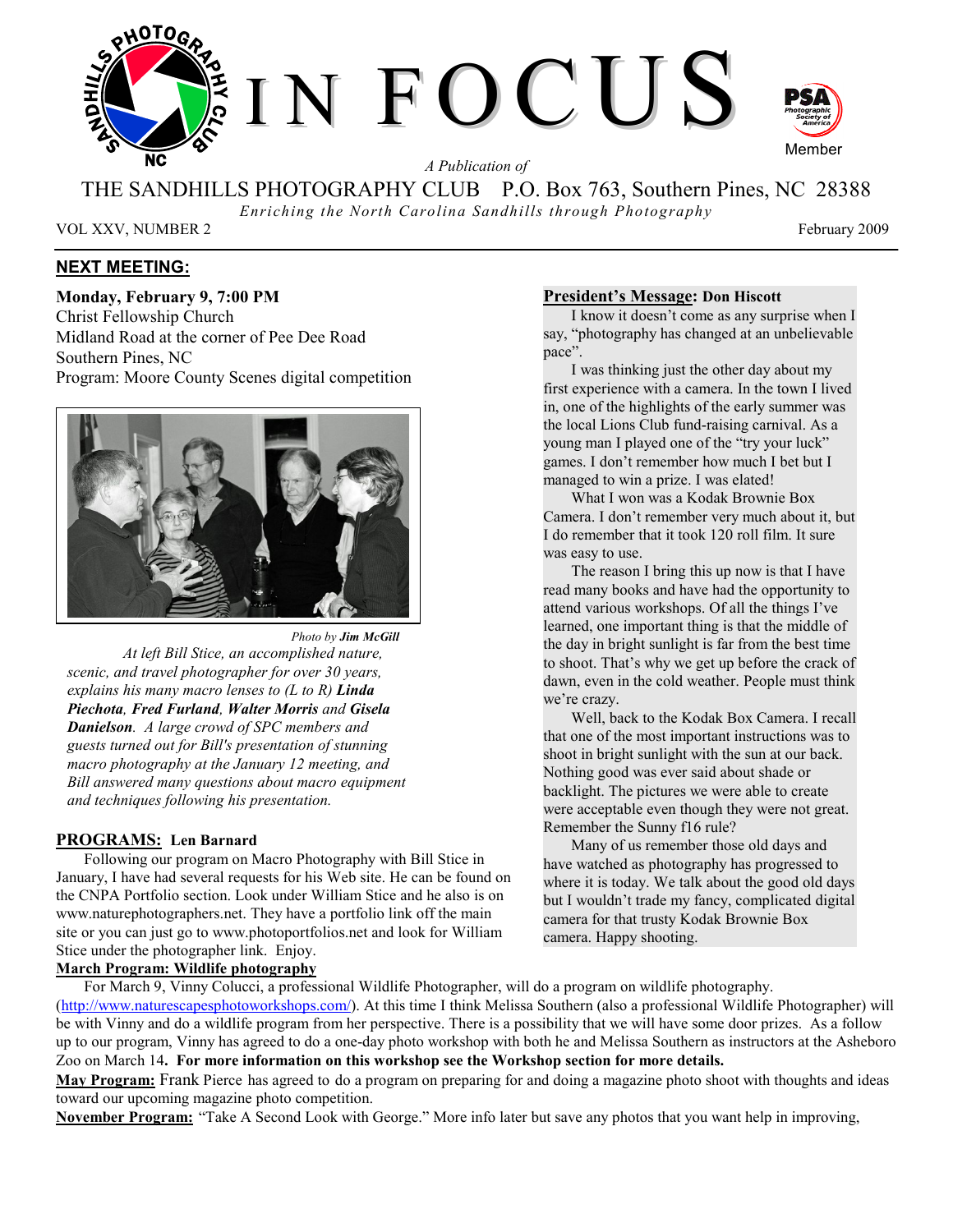## **COMPETITIONS: Brady Smith**

The February club meeting will be a **Digital** competition on the topic of **People & Scenes of Moore County, NC**. Photographs will be judged on how effectively they capture the feeling and spirit of Moore County. Emphasis will also be given on the quality of the image. Regular quantity and time rules apply: up to **two (2) entries** per entrant, taken within the last **three (3) years**.

Not only have we found a judge for the competition, we've found two! Two very appropriate judges, I might add. Our two judges are Jim Dodson and Andie Rose from *The Pilot* and *Pinestraw Magazine*. Jim Dodson is a best-selling author, writer-in-residence for *The Pilot*, and editor of *Pinestraw Magazine*. Andie Rose is the art director for *Pinestraw Magazine* and lead graphic designer for *The Pilot.* They will be critiquing and scoring as a team, working together to come up with a single score for each entry just as if there was just one judge. We are very grateful for their willingness and enthusiasm and look forward to their comments.

Remember, the rules for sizing your images for digital competitions have been adjusted to ensure that I will not receive files that are too small. Since I will be resizing all images to fit within a 758 x 758 square, while keeping the aspect ratio the same as your original image, I can receive them a little larger. Just don't get crazy and send me full-size images, especially those taken with the new 60-mega pixel Hasselblad.

1. Size your image so that the shortest dimension is a minimum of 768 pixels (1024 x 768 pixels is okay, but 768 x 576 is not. The smaller of the two numbers should be 768 or larger).

- 2. File type should be JPEG or TIFF and should not exceed 2MB in size, if you can help it.
- 3. You must include the following information in your email:
	- Image title
		- Your name

Which class you're in (A or B)

- 4. You may also include a brief description of the photo.
- 5. Please submit your photos to the competition chairman email address:
	- competitions@sandhillsphotoclub.org.
- 6. You must send them before midnight on **February 2** to be included in the competition.

7. You may also give/send me a copy of your submissions on a disc or flash drive (but please don't wait until midnight on the 2nd to give it to me!).

Starting in March, you may submit images to the competition committee for our first **Online** photo competition. This will be a completely **Open** competition with **no time limit** for how long ago photos were taken. You will be able to submit **two (2) images**, which will be judged during the month of September by all club members who wish to judge. Winners will be announced during the October club meeting.

To send images, just use the same procedure outlined above. Just be sure you put Online Competition in the subject or the email and don't send them with images for one of the other competitions.

*Looking ahead…* April's **Digital** competition topic is **Animals** and will be held on **April 13**. Images can be one or more animals of all sorts: from the wild, in captivity, or family pets. Insects are not included (even if they are family pets). Regular quantity and time rules apply (two images taken within the last three years). *HAPPY SNAPPING!* 

## **WORKSHOPS: Bill Matthews**

 *North Carolina Zoological Park Workshop* with Vinny Colucci has been arranged by Len Barnard for **March 14** at the North Carolina Zoo. This special paid all-day workshop will be presented by professional wildlife photographer Vinny Colucci. Vinny is also presenting the program on wildlife photography at our March 9 general meeting.

 The \$60/person cost includes the entrance fee to the zoo and a catered lunch. This cost will be reduced for Zoological Society members. A minimum of 15 participants is required and the upper limit is 24. At this writing 17 have signed up.

 More details and a schedule of events are attached to this Newsletter. A sign-up sheet was circulated at the January meeting and it will be available again at the February meeting when Len Barnard will give us an update on the workshop. For more information contact Len at **lcbarnard@nc.rr.com** or 910-673-2135.

 *Tone Mapping, HDR and related digital darkroom techniques* with Glenn Gilchrist will be presented on Saturday, April 11, at the Sandhills Community College Landscape Gardening Center. Glenn will give an overview of the latest shooting and digital darkroom techniques that allow you to capture a wider range of light values while providing greater control over local contrast and resulting in images that display a rich and greatly enhanced tonal range.

 *Enhancing One's Photographic Creativity* with Mike Stratil is scheduled for Saturday, May 16, at the Sandhills Community College Landscape Gardening Center. This workshop will explore the dependence of the quality of photographic work on the imagination, symbolism and emotional message that the photographer brings to the task. More information will be provided in the March Newsletter.

## *Understanding the RAW Digital Camera Image Format* and *Getting Your Monitor Calibrated with the SPC Projector* with Bill Matthews is planned for a Saturday in June.

 *A Photoshop Workshop at SCC* with Bob Biamonte is being planned for September or October.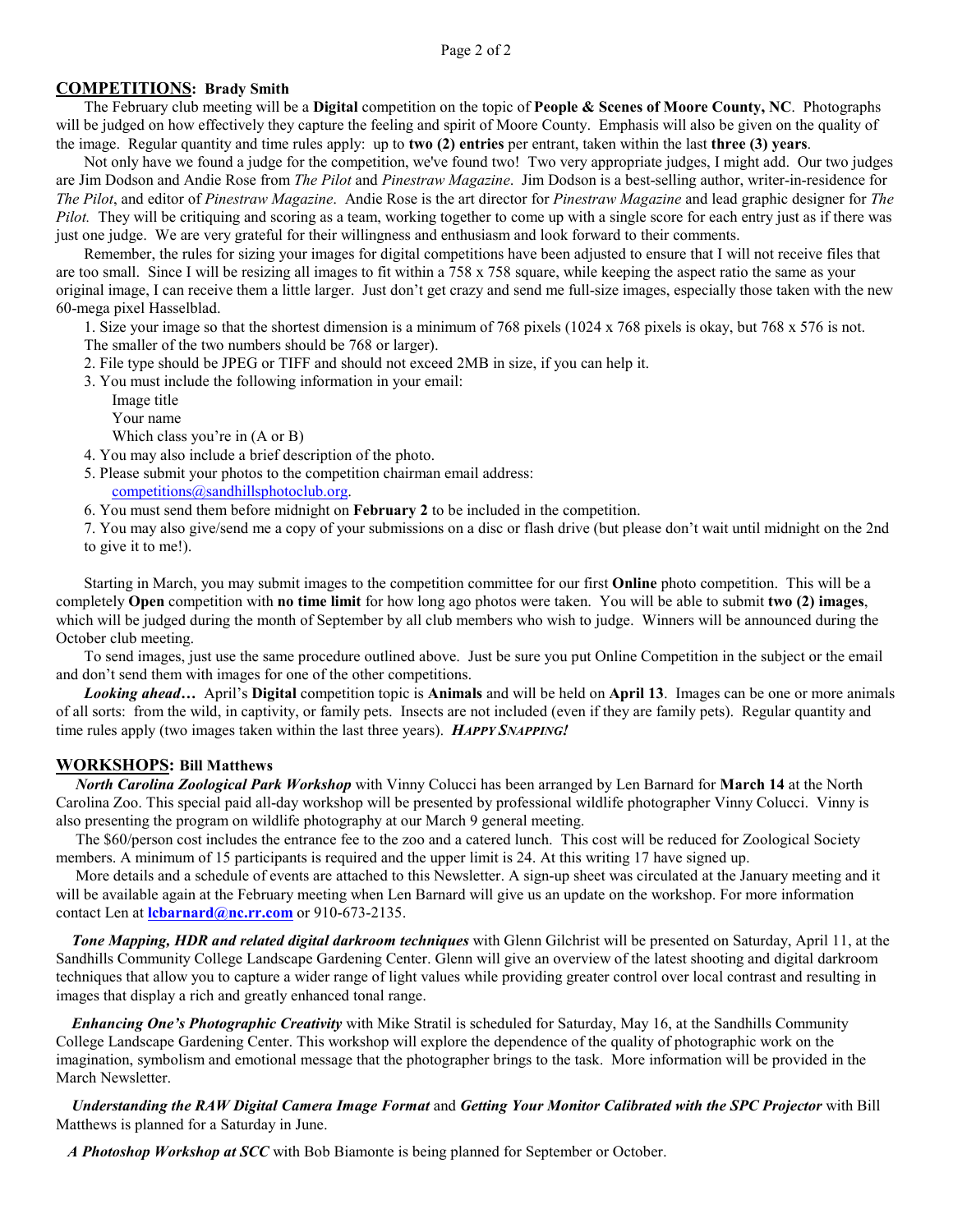#### **EXHIBITIONS: Betty Hendrix**

# **JANUARY-FEBRUARY 2009 EXHIBITION SANDHILLS COMMUNITY COLLEGE HASTINGS GALLERY – at the library**

#### **February 25 – Wednesday – Pick-up Photos**

The exhibition is a wonderful array of color and subjects. Please recommend it to your friends and neighbors. The library is closed on Sundays, but open long hours on weekdays and a half-day (morning) on Saturdays.

The members were generous with food and hospitality for the opening reception. I'd like to thank especially **Jill Margeson**, **Ann Stokes**, **June White**, **Lois Pollard** and **Jim Smith**. They were marvelous assistants in the hanging, and the reception set-up and clean up. These events can't happen without lots of cooperation.

It is most important that everyone with photos at the show mark their calendars for the pick-up date. The college must have all photos picked up on the one day only. **NO PHOTOS ARE TO BE REMOVED PRIOR TO Feb. 25.** You may park in the faculty lot or very briefly in the loading zone at the back door of the library. There is a door to the left on the loading dock where you may go in and out to make it easier to carry your photos out. You may pick your photos up any time that the library is open on 2/25. If you cannot pick up that day, please ask a friend to do so or call me, **Betty Hendrix** – 949-4131.

#### **MEMBERSHIP: Alison Earl**

January's meeting proved to be very close to a full house! What a great way to start out the New Year. We went from 61 paid members to 75 paid members very quickly! We had eight guests join us for Bill Stice's presentation, and had three new members join:

**Susan McKibben** has been a previous guest. She said she really enjoyed the three programs she has seen so far. She considers herself a beginner (especially with digital) and has a Nikon D-80 camera, with her favorite subjects being people and landscapes. She wants to learn anything she can about photography and meet others with similar interests. We think she's come to the right place!

**Paul and Marilyn Baxter** also joined at the January meeting. Paul would rate his expertise at somewhat above a beginner, and has a Canon SLR 35mm EOS. His favorite subjects include nature, scenery, flowers and birds. He hopes to learn more about cameras, composing shots, using filters and some limited photo editing through his membership. Marilyn has some experience with "Point and Shoot' but considers herself a beginner. She currently uses a Fuji F-10 Digital and a Fuji S7000 Digital and enjoys taking pictures of people and animals. She hopes to learn more about cameras with adjustable settings. They have lived in this area 15 months and came from Elmira, NY. Paul is retired from commercial banking, and Marilyn works at Brownson Memorial Presbyterian Church. We welcome them all.

#### **LIBRARY: Gisela Danielson**

**Our library is growing and easy to use**. You may borrow books and/or DVD/CDs. There is a link to the Library Index on our Website: http://www.sandhillsphotoclub.org/

Place your order via email, *gdanielson@nc.rr.com*, or call me, 673-0521. Your order will be ready for pick-up at the next SPC meeting.

Donations of gently used and fairly recent photography related books are always appreciated.

### **PHOTO EQUIPMENT CLASSIFIED**

*FOR SALE*: Manfrotto (Bogen) Model 3265 Joystick Head like new, \$75.Call **Don Hiscott** 295-9544.

If you wish to buy or sell photo equipment, send your ad to **Ann Stephens** at astephens95@nc.rr.com. Ads run for two issues unless you request otherwise.

#### **REFRESHMENT ASSIGNMENTS: Bill Sheppard**

The following are refreshment providers for the next three months:

**February Pat Murray March Nancy Wehr & Sarita Stevens April June White & Donna Ford**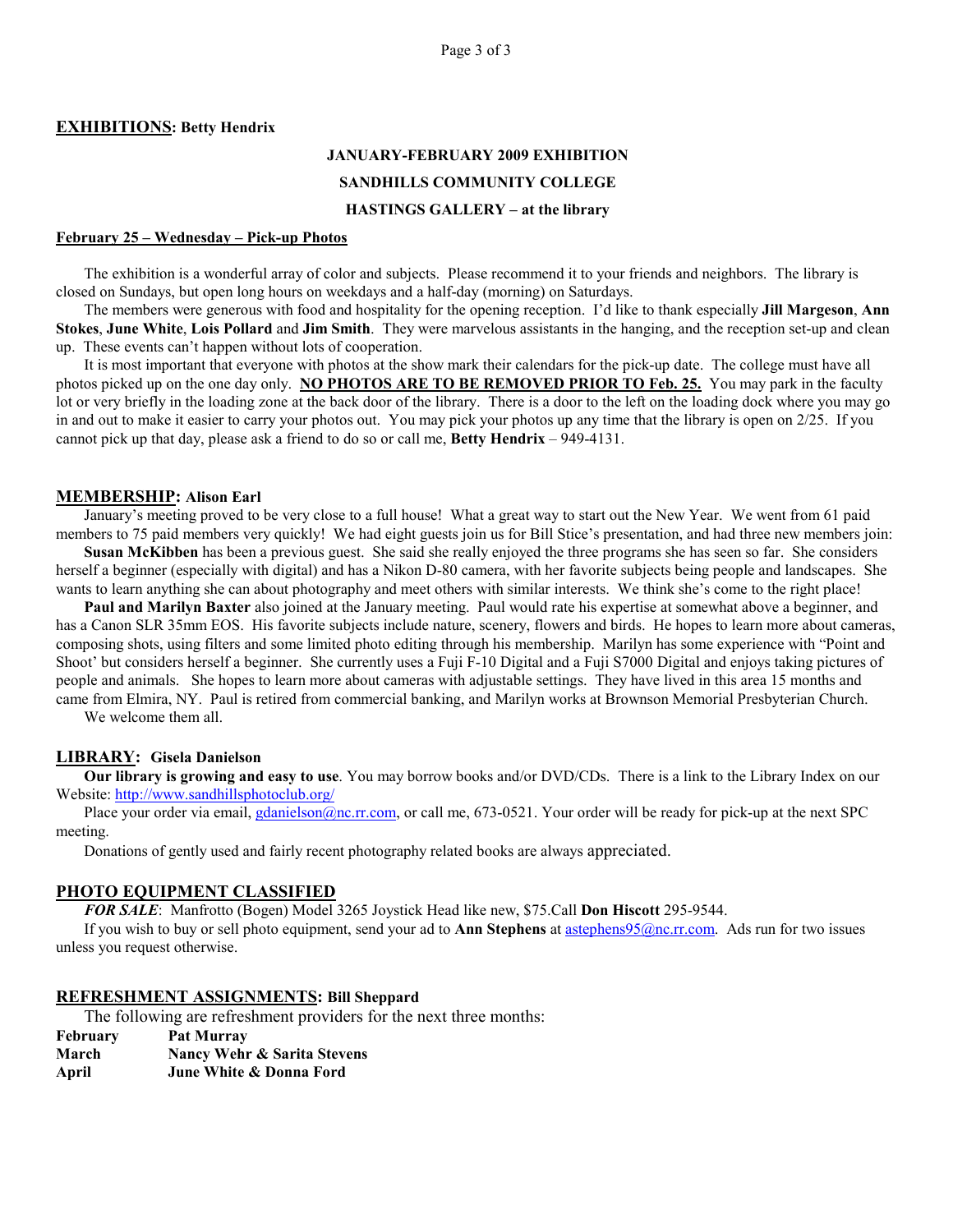#### **MONTHLY FINANCIAL REPORT: Denis Smetana Monthly Financial Report Regular Account**

| <b>NORTH PERMIT IN AND LANGUARY ACCOUNT</b> |                  |              |  |
|---------------------------------------------|------------------|--------------|--|
| December 1, 2008                            | Starting balance | \$5,973.17   |  |
|                                             | Expenses         | $-$1,536.00$ |  |
|                                             | Income           | \$974.21     |  |
| December 31, 2008                           | Final balance    | \$5,409.38   |  |

Expenses were for Christmas dinner and deposit slips.

Income was from '09 dues from fifteen members,

nine Christmas dinner reservations and interest on our checking account.

#### Monthly Financial Report Projects Account

There was no activity in our projects account so the beginning and end balance was the same at \$162.65.

## **Annual Financial Report Regular Account**

| Jan. 1, 2008                             | Starting balance | \$4,277.76     |
|------------------------------------------|------------------|----------------|
|                                          | Expenses         | $-$ \$3,785.03 |
|                                          | Income           | \$4,916.65     |
| December 31,2008                         | Final balance    | \$5,409.38     |
| Annual Financial Report Projects Account |                  |                |
| Jan. 1, 2008                             | Starting balance | \$152.65       |
|                                          | Expenses         | \$0.00         |
|                                          | Income           | \$10.00        |
| December 31, 2008                        | Final balance    | \$162.65       |

## **SPC WEBSITE:**

www.sandhillsphotoclub.org

## **CLIPBOARDS: Don Hiscott**

At the Board meeting we had a discussion regarding clipboards and the fact that some members don't get to see them at the meetings.

Beginning next month there will be a table at the back of the meeting room with the clipboards.

They will be available before the meeting, during and after. We hope this will make it easier to get everyone signed up.

## *NEXT BOARD MEETING***: Thursday, February 12, 3:00 pm, Sandhills Community College Horticultural Gardens Visitor's Center.**

## **2009 SPC Board Members**

| President                    | Don Hiscott            | 295-9544 |
|------------------------------|------------------------|----------|
| Vice President               | Len Barnard            | 673-2135 |
| Secretary                    | Donna Ford             | 295-5301 |
| Treasurer                    | Denis Smetana          | 944-8124 |
| Past President               | <b>Bill Matthews</b>   | 692-8254 |
| Programs                     | Len Barnard            | 673-2135 |
| Competition                  | <b>Brady Smith</b>     | 947-3946 |
| Exhibitions                  | Betty Hendrix          | 949-4131 |
| <b>Field Trips</b>           | Brenda Hiscott(Spring) | 295-9544 |
|                              | Kathy Green (Fall)     | 585-0190 |
| Day Trips                    | Jill Margeson          | 673-1497 |
| Hospitality                  | <b>Bill Sheppard</b>   | 944-1219 |
| Publicity                    | Ann Stokes             | 235-0950 |
| Workshops                    | <b>Bill Matthews</b>   | 692-8254 |
| Newsletter                   | Ann Stephens           | 673-2091 |
| PSA Rep                      | Jim Smith              | 673-4744 |
| Membership                   | Allison Earl           | 215-0316 |
| Website                      | John Wynton            | 673-1084 |
| Club Photographer Jim McGill |                        | 295-6686 |

## **SPRING FIELD TRIP: Brenda Hiscott**

I'm still working on plans for the trip to New Bern, April 27- 30.

Twenty-four people at the meeting (including five couples) indicated their interest in the trip.

I understand that some of you did not see the sign-up sheet and some members were not at the meeting. Those of you who are interested and did not sign up, please email me at Hiscott@nc.rr.com.

I plan to have more information by mid-February.